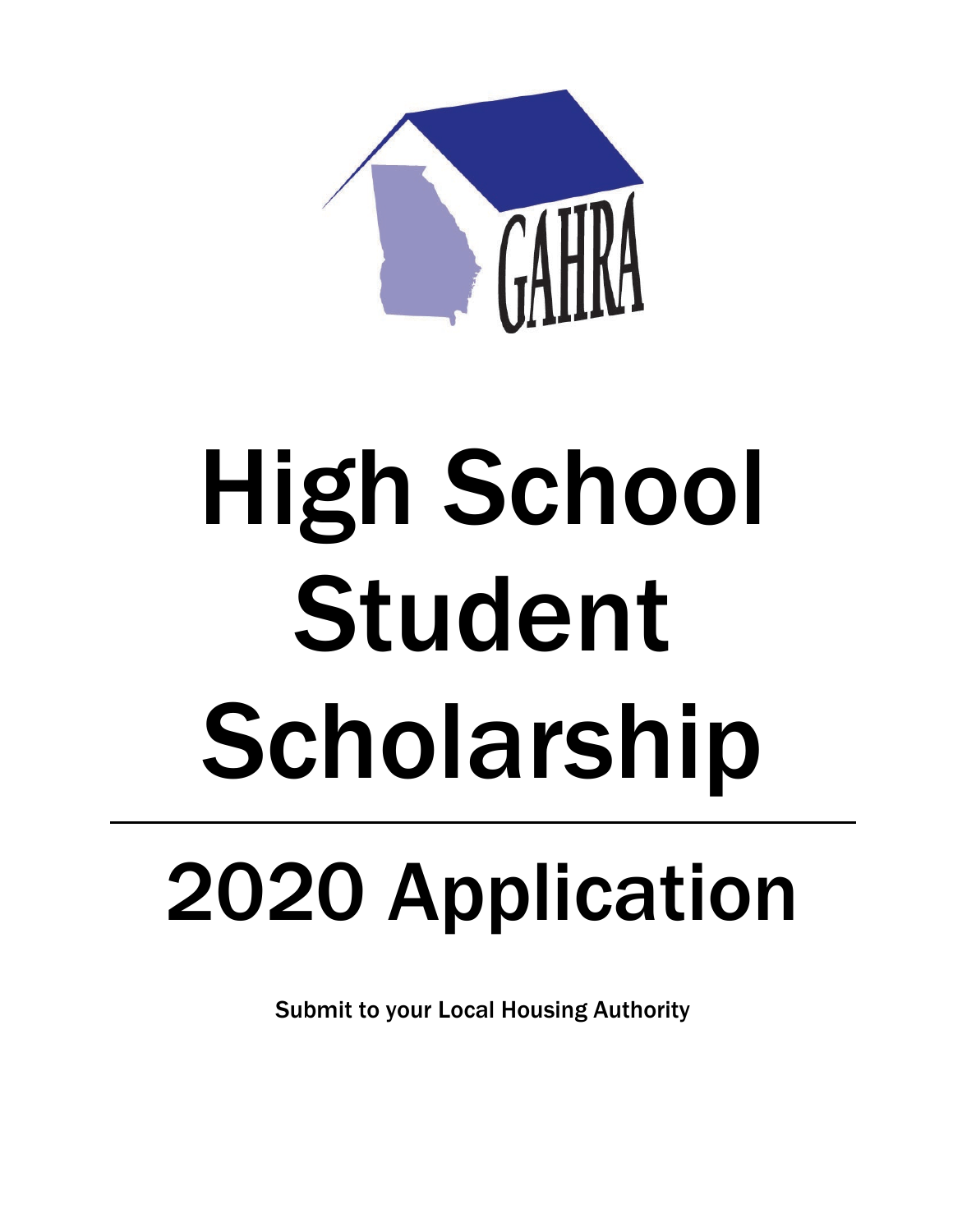## HIGH SCHOOL STUDENT SCHOLARSHIP 2020 PROGRAM EXPECTED AWARDS

ACADEMIC AWARDS<br>
\$5,000 \$2,500 \$2,500 \$2,000<br>
\$1,500 \$1,500 \$1,500 \$1,500 \$1,500<br>
\$1,000 \$1,500 SERC<br>
\$1,000 SERC Continuing Award<br>
\$2,500 Don McGlamory Memorial Award<br>\$1,000 GAHRA Continuing Award

#### **ELIGIBILITY**

- 1. Current resident, with at least two years of residency (not required to be consecutive), of federally assisted housing or as a recipient of assistance through the Community Development Block Grant Program.
- 2. Graduated or expected to graduate from High School in the 2019-2020 school year.

#### HOW TO APPLY AND WHAT YOU WILL NEED

- 1. **A Completed Electronic and Hard Copy Application.** Applications are available at your Housing Authority or Community Development Office.
- 2. High School Transcript through December 31, 2019.
- 3. Copy of SAT/ACT scores, if completed and available.
- 4. Source and amount of other scholarship awards, received or pending.
- 5. Three letters supporting the character, achievements, and advancement of applicant. One letter must be from a school official. The other letters may be from employers, ministers, or anyone with significant knowledge of the applicant.
- 6. A sponsorship letter from the Executive Director of your Housing Authority or the Director of your Community Development Program. The sponsoring agency must be an active member of GAHRA at the time of the application and they can only submit one academic (degree) and one technical/vocational (non-degree) application to the Scholarship Committee for the high school student award selection process.
- 7. The sponsoring agency must make a commitment to support travel expenses if their applicant(s) should be selected for an interview as one of the finalists. Finalists will be interviewed during the GAHRA Spring Conference, May 17-19, 2020.

Applicants are responsible for gathering and submitting all necessary information by the deadline. All of the above must be submitted in order for the application to be considered.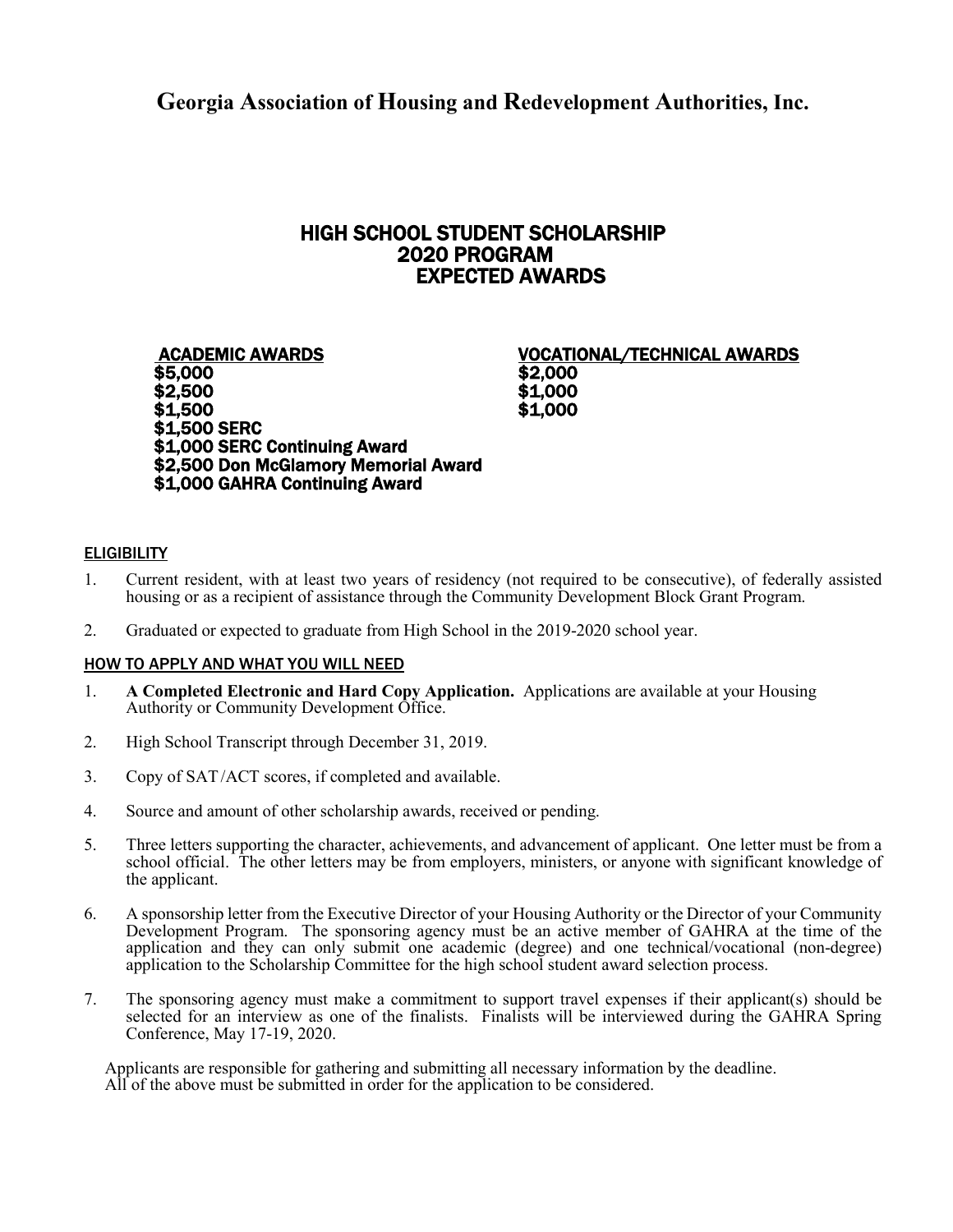#### AWARD DISTRIBUTION INFORMATION

The school attended by the winner will administer the scholarship award.

Funds may be used for one year or longer if approved by the Scholarship Committee. Failure to continue the required course of study will cause the unused portion of the funds to revert back to the Georgia Association of Housing and Redevelopment Authorities.

#### DEADLINES FOR SUBMITTAL – March 20, 2020

The deadline for returning the application to the local GAHRA Member Agency or Housing Authority will be determined by the Member Agency or Authority.

The GAHRA Member Agency or Housing Authority must return the completed hard-copy application and supporting documentation no later than March 20, 2020 to:

#### GAHRA Scholarship Committee Danita Wiggins Albany Housing Authority P.O. Box 485 Albany, GA 31702

**The GAHRA Member Agency or Housing Authority must return the completed ELECTRONIC hard-copy application and supporting documentation no later than March 20, 2020 to:**

Danita Wiggins dwiggins@albanyha.com

#### **IF YOU HAVE ANY QUESTIONS REGARDING YOUR APPLICATION, PLEASE CONTACT YOUR LOCAL HOUSING AUTHORITY**

**OR** 

**DANITA WIGGINS ALBANY HOUSING AUTHORITY [dwiggins@albanyha.com](mailto:dwiggins@albanyha.com) (229) 434-4505 ext. 1045**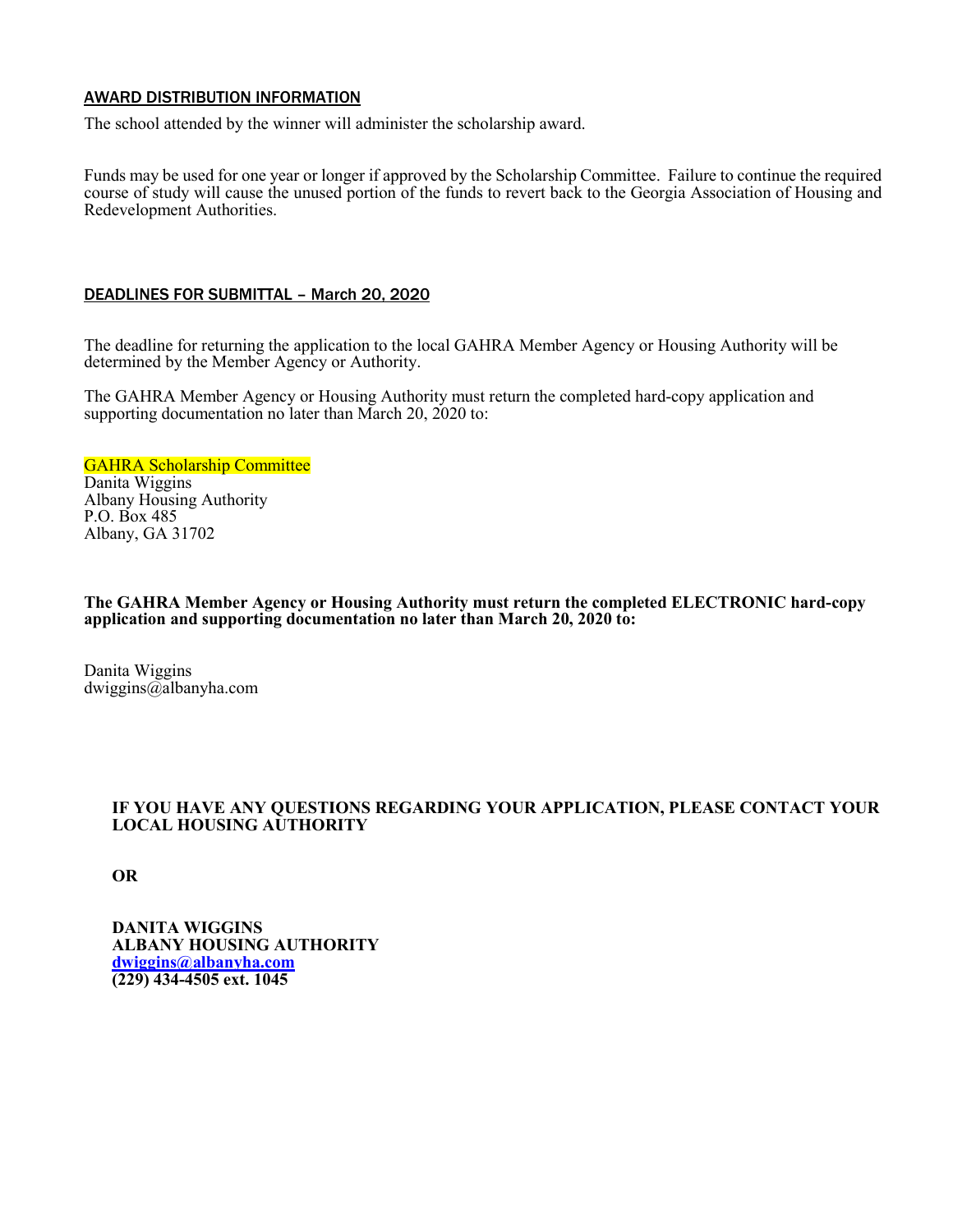| <b>HIGH SCHOOL STUDENT SCHOLARSHIP</b>        |
|-----------------------------------------------|
| <b>2020 APPLICATION</b>                       |
| <b>Submit to your Local Housing Authority</b> |

| Name:                                                                                                                                                                                                                         |       |               |                    |  |
|-------------------------------------------------------------------------------------------------------------------------------------------------------------------------------------------------------------------------------|-------|---------------|--------------------|--|
|                                                                                                                                                                                                                               | First | Middle        | Last               |  |
|                                                                                                                                                                                                                               |       |               |                    |  |
| City: City: City: City: City: City: City: City: Code: City: Code: City: Code: City: Code: City: Code: City: City: City: City: City: City: City: City: City: City: City: City: City: City: City: City: City: City: City: City: |       |               |                    |  |
| Date of Birth: No. 2010 Contract Contract Phone Number: National Phone Number:                                                                                                                                                |       |               |                    |  |
| Years you have lived at present address: E-mail: E-mail:                                                                                                                                                                      |       |               |                    |  |
|                                                                                                                                                                                                                               |       |               |                    |  |
|                                                                                                                                                                                                                               |       |               |                    |  |
| Name and address of high school from which you expect to graduate:                                                                                                                                                            |       |               |                    |  |
|                                                                                                                                                                                                                               |       |               |                    |  |
|                                                                                                                                                                                                                               |       |               |                    |  |
|                                                                                                                                                                                                                               |       |               |                    |  |
|                                                                                                                                                                                                                               |       |               |                    |  |
| Type of Scholarship applying for: $\Box$ Academic or $\Box$ Vocational/Technical                                                                                                                                              |       |               |                    |  |
| <b>Other Scholarship Awards:</b><br><b>Source</b>                                                                                                                                                                             |       | <b>Amount</b> | Received / Pending |  |
|                                                                                                                                                                                                                               |       |               |                    |  |
|                                                                                                                                                                                                                               |       |               |                    |  |
|                                                                                                                                                                                                                               |       |               |                    |  |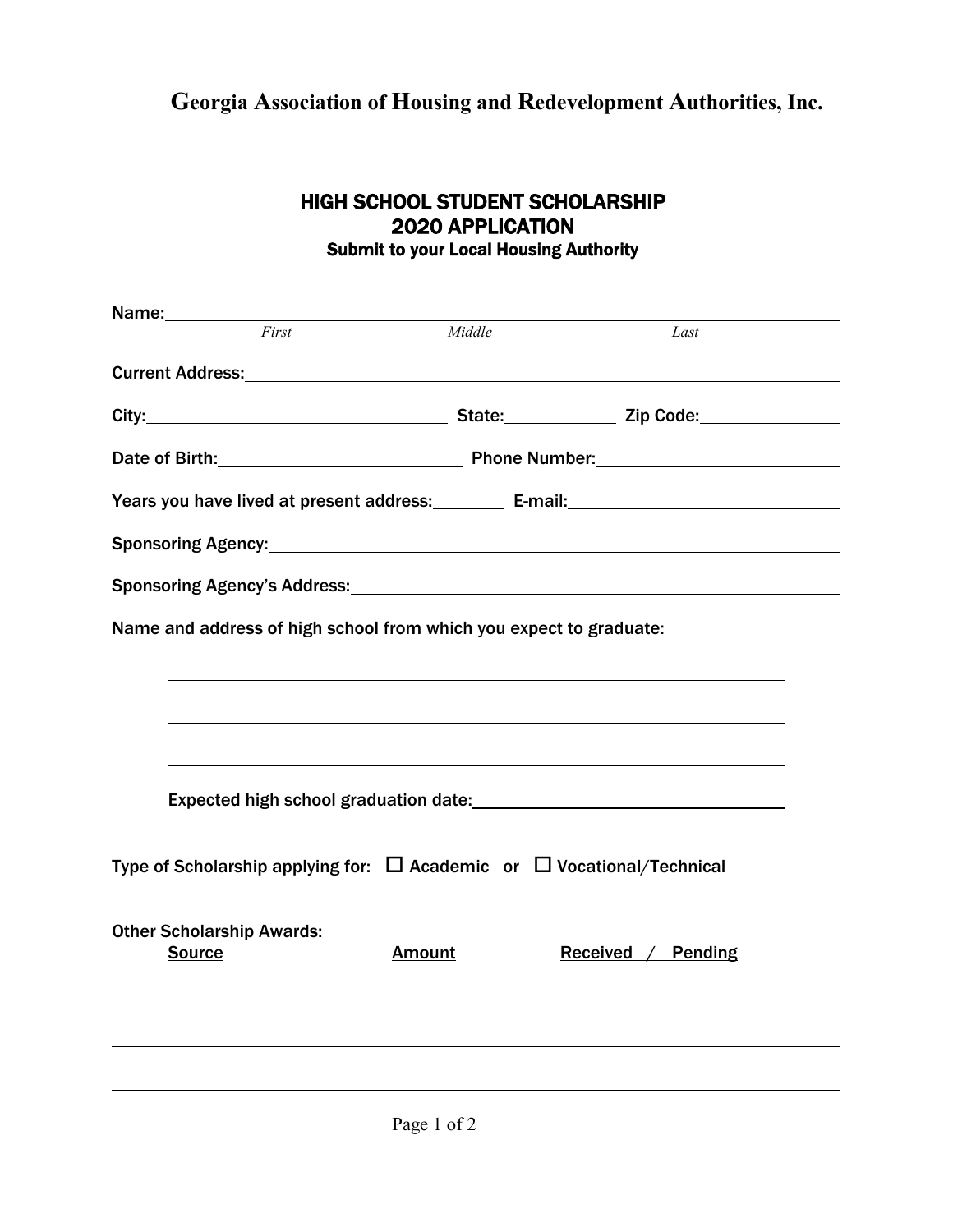### HIGH SCHOOL STUDENT SCHOLARSHIP 2020 APPLICATION

List school(s) to which you have applied or plan to apply for admission:

School **Address** Status of Application

Describe extracurricular school or community activities and achievements, which provide evidence of personal motivation and initiative. Example: High School or civic club activities, church activity, sports participation, work activity, family assistance, etc.

By submitting this application, I hereby give my Housing Authority/Community Development Agency and the Georgia Association of Housing and Redevelopment Authorities, Inc. permission to use my name in matters relating to the promotion of this scholarship. In addition, I give them permission to contact my high school office for information concerning my academic record and rank. Furthermore, I understand that award of the scholarship shall be governed by any and all conditions established by the Committee.

| Applicant:          |           |      |  |
|---------------------|-----------|------|--|
|                     | Signature | Date |  |
|                     |           |      |  |
| Parent or Guardian: |           |      |  |
|                     | Signature | Date |  |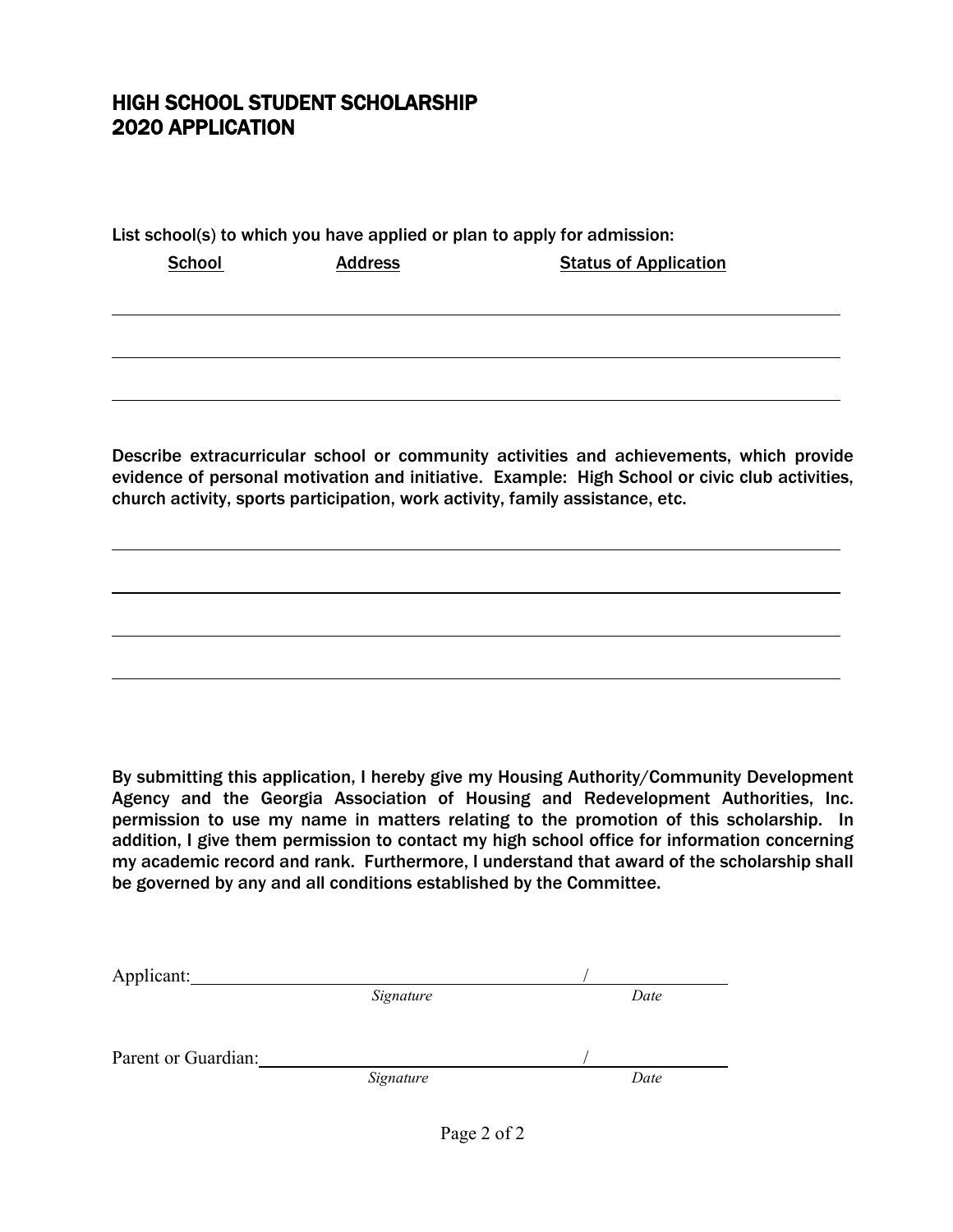#### HIGH SCHOOL STUDENT SCHOLARSHIP 2020 APPLICATION

### Grade Point Average/Test Scores Certification Form

| I certify that                        | 's cumulative grade point |
|---------------------------------------|---------------------------|
| Name of Student                       |                           |
| average as of December 31, 2019, was: | $/$ on a 100 point scale  |
|                                       | (and/or)                  |
|                                       | $\prime$ on a 4.00 scale  |

| <b>Other Scores / Test Results</b> |            |                         |  |
|------------------------------------|------------|-------------------------|--|
| ACT                                | <b>SAT</b> | <b>GHSGT</b><br>Writing |  |
|                                    |            |                         |  |

| Signature: |                 | Date:     |  |  |  |
|------------|-----------------|-----------|--|--|--|
|            | School Official |           |  |  |  |
| Title:     |                 |           |  |  |  |
|            |                 |           |  |  |  |
| Address:   |                 |           |  |  |  |
|            |                 |           |  |  |  |
| State:     |                 | Zip Code: |  |  |  |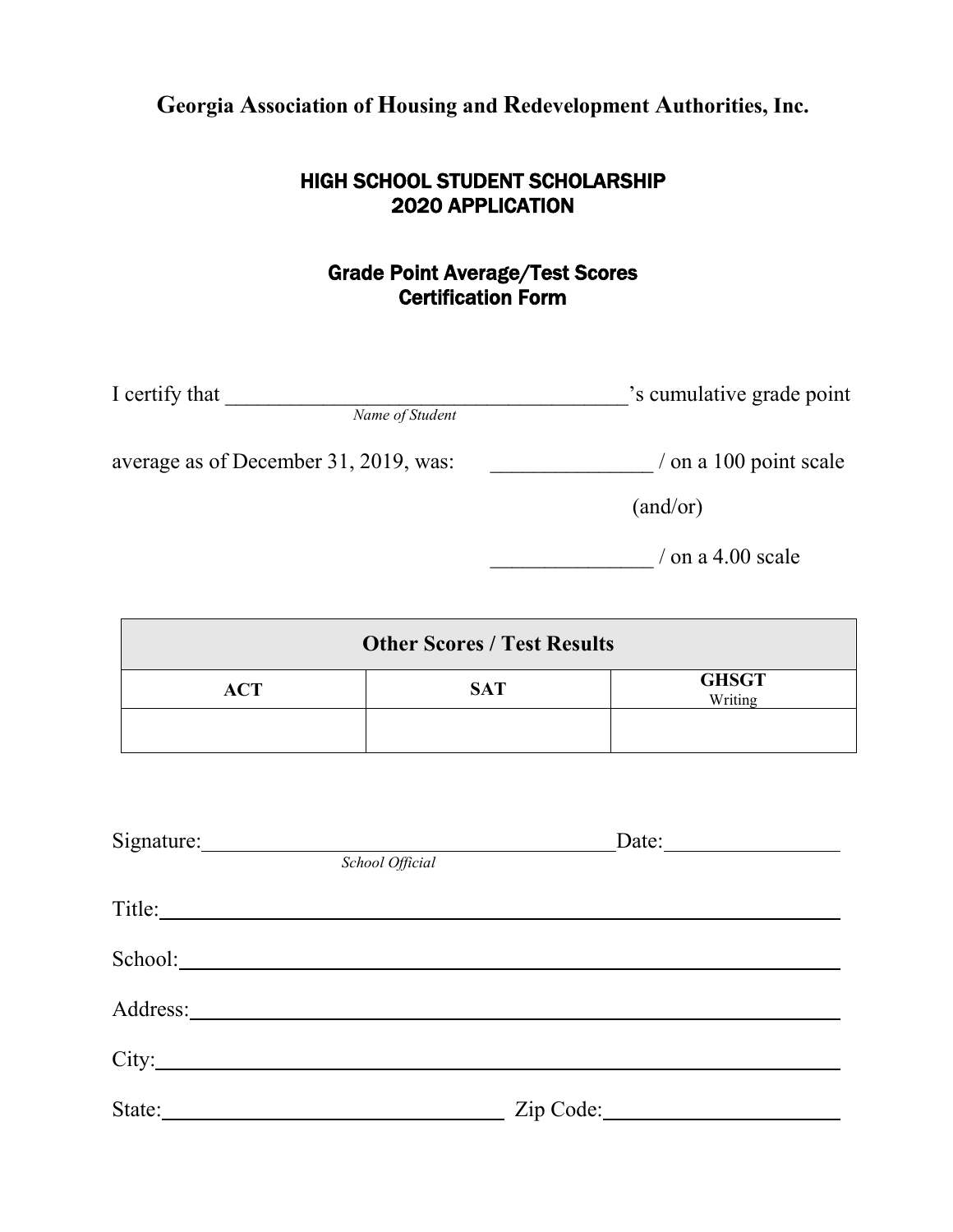### HIGH SCHOOL STUDENT SCHOLARSHIP 2020 APPLICATION

## Submission Certification

| The $\frac{1}{\text{Name of Housing Authority or Community Development Agency}}$ hereby submits the following |  |
|---------------------------------------------------------------------------------------------------------------|--|
| applicant(s) for:                                                                                             |  |
|                                                                                                               |  |
|                                                                                                               |  |
|                                                                                                               |  |
|                                                                                                               |  |
|                                                                                                               |  |
|                                                                                                               |  |
|                                                                                                               |  |
|                                                                                                               |  |
| I certify that the $\frac{1}{\text{Name of Housing Authority or Community Development Agency}}$ will cover    |  |
| associated costs and coordinate travel arrangements if our applicant(s) is                                    |  |
| selected as a finalist to be interviewed at the GAHRA Spring Conference at                                    |  |
|                                                                                                               |  |
| Jekyll Island, Georgia on Sunday and Monday, May 17 and 18, 2020.                                             |  |
|                                                                                                               |  |
|                                                                                                               |  |
| <b>Executive Director</b>                                                                                     |  |